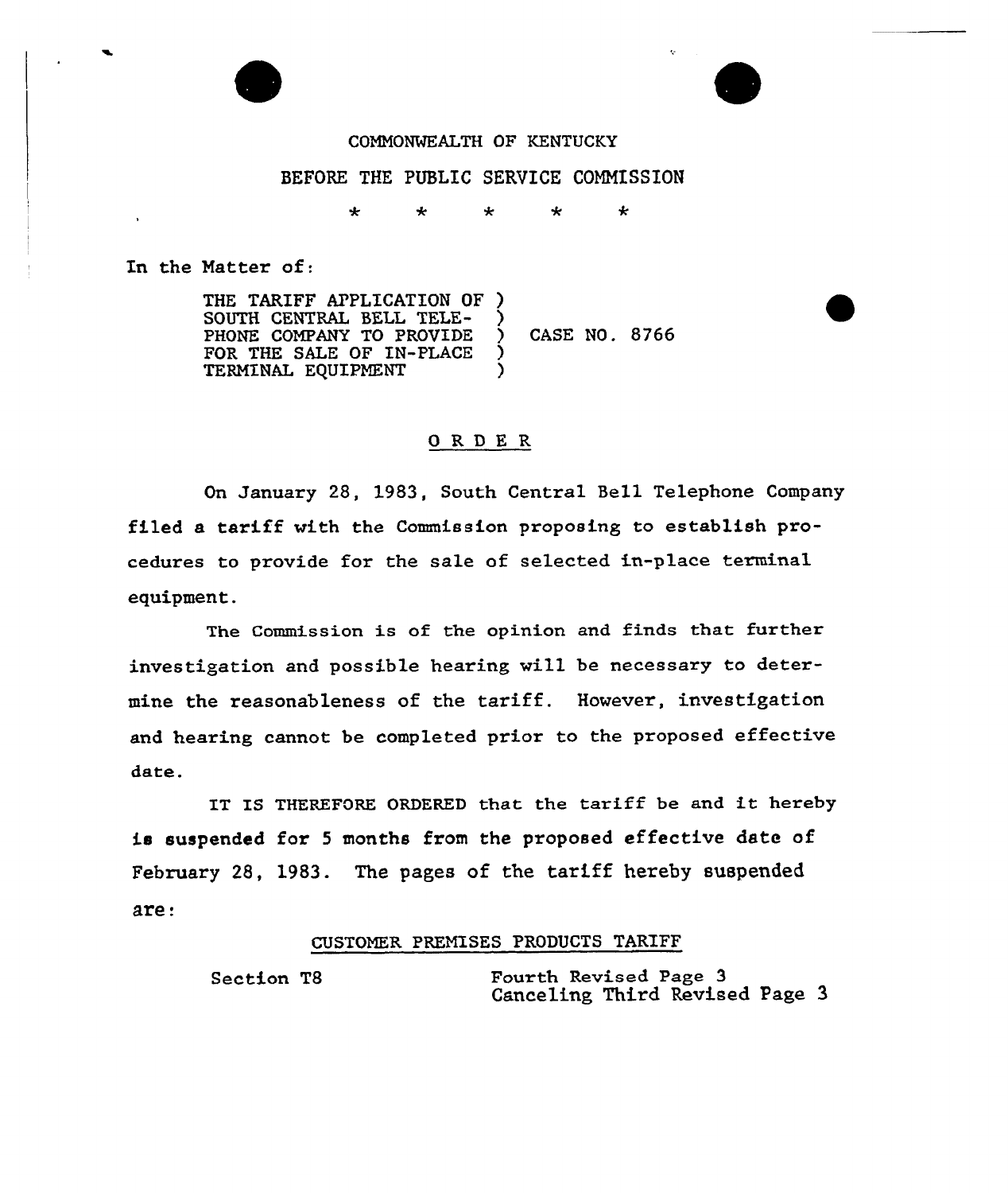| Section T8        | Second Revised Page 3.1<br>Canceling First Revised Page 3.1 |
|-------------------|-------------------------------------------------------------|
| <b>Section T8</b> | Second Revised Page 3.2<br>Canceling First Revised Page 3.2 |
| Section T8        | Fifth Revised Page 12<br>Canceling Fourth Revised Page 12   |
| Section T8        | Original Page 36.7                                          |
| Section T8        | Original Page 36.8                                          |
| Section T8        | Original Page 36.9                                          |
| Section T8        | Original Page 36.10                                         |
| Section T8        | Original Page 36.11                                         |
| Section T8        | Original Page 36.12                                         |
| Section T8        | Original Page 36.13                                         |
| Section T8        | Original Page 36.14                                         |
| Section T8        | Original Page 36.15                                         |
| Section T8        | Original Page 36.16                                         |
| Section T8        | Original Page 36.17                                         |
| Section T8        | Original Page 36.18                                         |
| Section T8        | Original Page 36.19                                         |
| Section T8        | Original Page 36.20                                         |
| Section T8        | Original Page 36.21                                         |
| Section T8        | Original Page 36.22                                         |
| Section T8        | Original Page 36.23                                         |
| Section T8        | Fourth Revised Page 41<br>Canceling Third Revised Page 41   |
| Section T8        | Third Revised Page 42<br>Canceling Second Revised Page 42   |